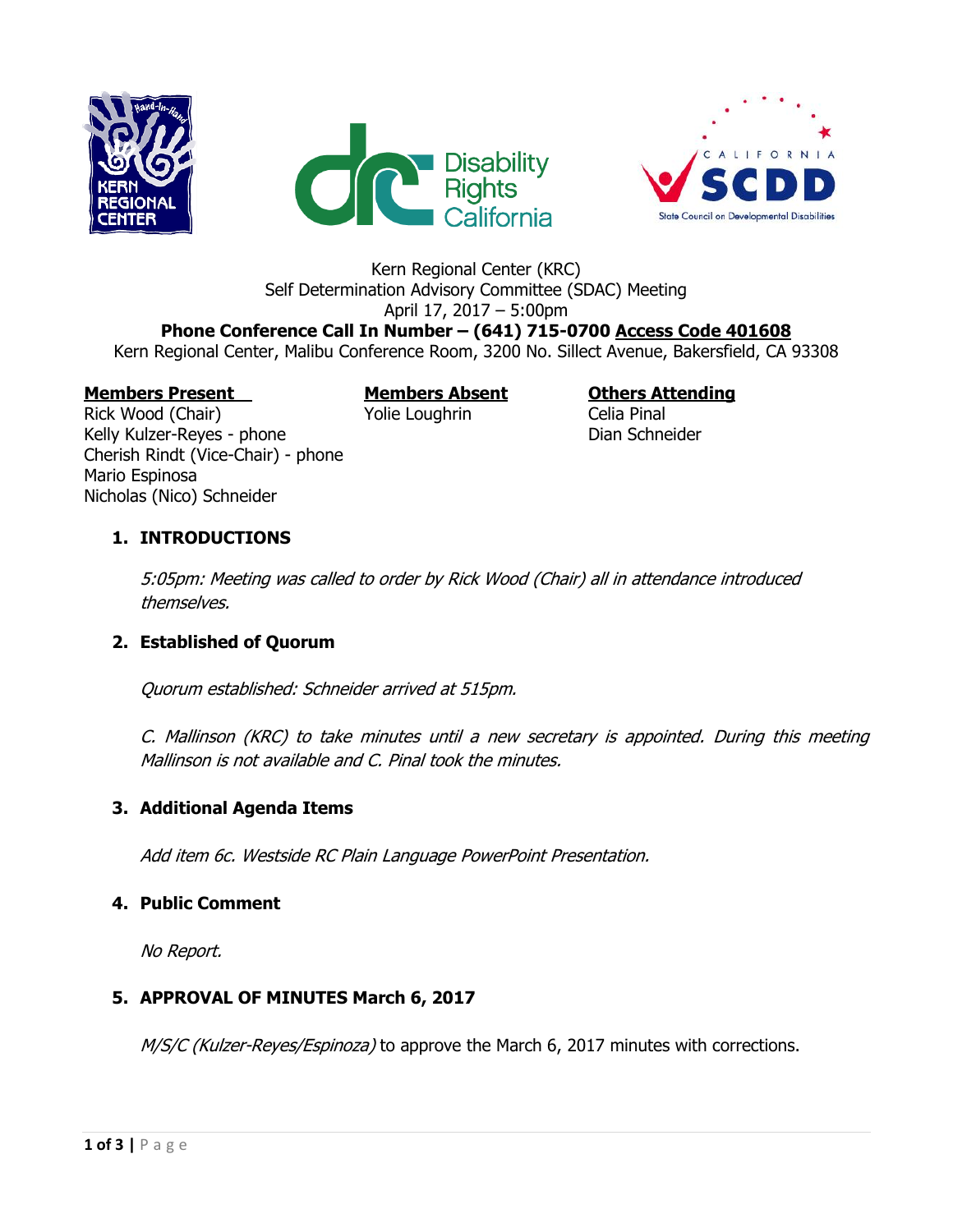### **6. CMS (Wood)**

- a. Updates- Status of Waiver. Wood discussed status of waiver application with Jim Knight, DDS last week. Wood received an email from Knight earlier today that states: CMS has been able to work through the majority of the main questions. Within next week (this week) we hope to have all written responses. Based on this correspondence it is still not sure when the application will be submitted. Perhaps May 1 or July.
- b. Outreach ideas
	- 1. Reach out other RC centers see how they are doing. What are they doing in generating interest in this program? There weren't very many flyers that have been generated from other RCs.
	- 2. One page flyer from KRC Feedback from Kulzer-Reyes. The flyer is almost incomprehensible. Kulzer-Reyes tested the flyer with the TIL students. They did not understand it. Kulzer-Reyes presented ideas to improve such as the use of Facebook, and other social media. Flyer needs to be more interesting. There is a lack of visual cues – some people are more visual and able to absorb information better if more visually presented/interesting. Kulzer-Reyes shared a video on the DDS website. Student found the video more interesting and understood it better. Suggestion for a 3 minute power point presentation and load to KRC website. Wood recommended oral narration, power point, caption, and accessible. How do we get people to view the video? Kulzer-Reyes stated through social media by posting the video such as YouTube. Flyer to include link of the video/presentation. Kulzer-Reyes will work on the language on the flyer.
	- 3. What can KRC do regarding social media? Pinal caution the use of social media due to protected information, and will also check KRC IT if capable. Using consumer/family email issue with confidentiality and not all families/consumers have an email. How many have email? KRC to follow up.
	- 4. Kulzer-Reyes wants improvement made to the KRC website to be more user friendly and include link of the DDS SD video.
- c. Westside RC Power Point Presentation (see handout). Based on Person Centered Planning. How can this presentation be used?
	- 1. Get Permission from Judy Mark (WRC)
	- 2. Can we change and share?
	- 3. How is WRC using this presentation to reach families/clients?
	- 4. Can this be shown to clients/families at IPP meetings? SC does not have this technology, and some families do not have computers.
	- 5. Wood to attend board meeting and members of this committee to attend board meetings. Request to develop an abbreviated and narrated presentation to show at IPP.
	- 6. Add link to State Council of DD page (There is already one in existence)?
	- 7. Not send the current one page flyer